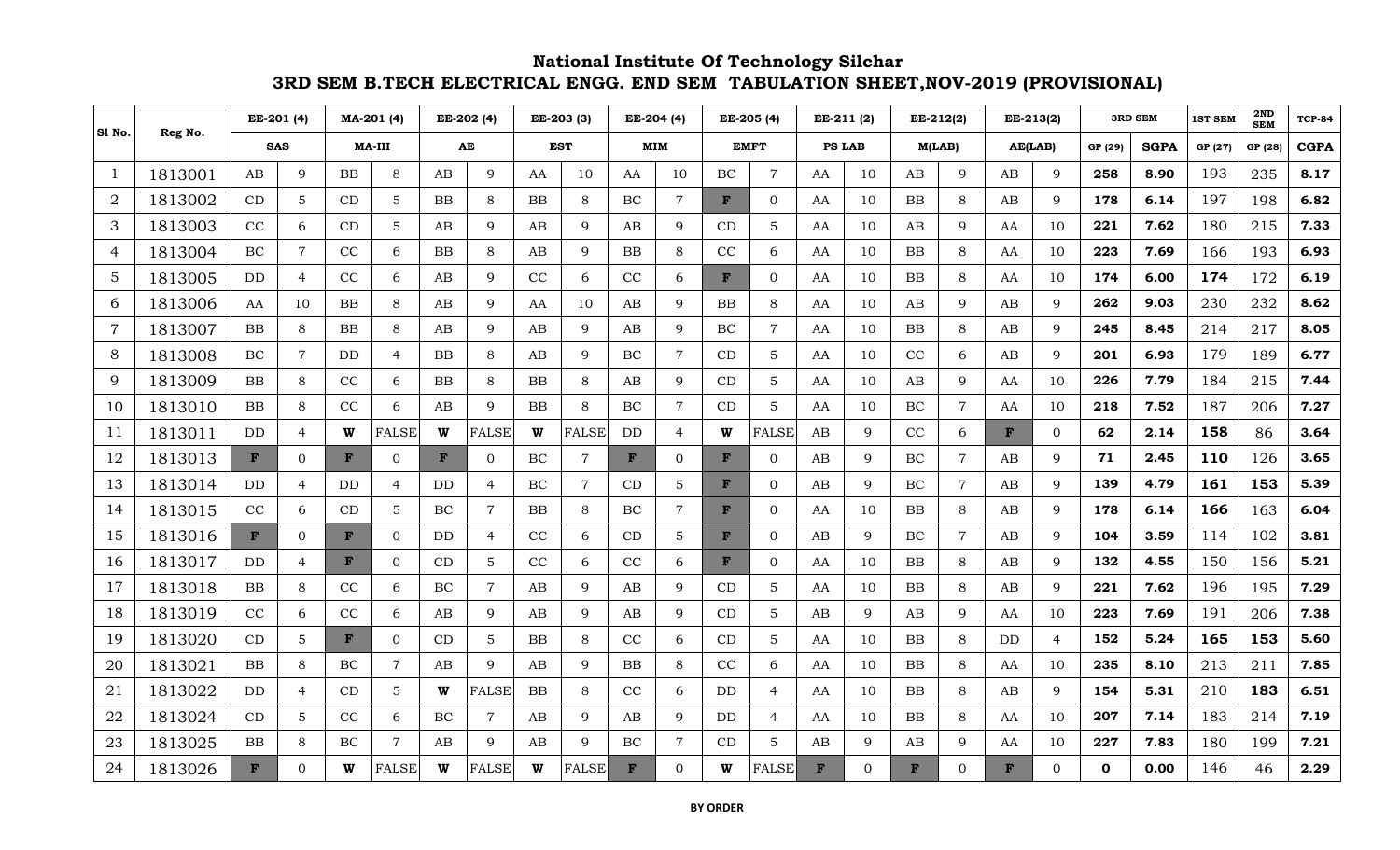|        |         |           | EE-201 (4)     |             | MA-201 (4)     |             | EE-202 (4)     |           | EE-203 (3)     |           | EE-204 (4)     |             | EE-205 (4)     |    | EE-211 (2)    |           | EE-212(2)      |    | EE-213(2)    |         | <b>3RD SEM</b> | <b>1ST SEM</b> | 2ND<br><b>SEM</b> | <b>TCP-84</b> |
|--------|---------|-----------|----------------|-------------|----------------|-------------|----------------|-----------|----------------|-----------|----------------|-------------|----------------|----|---------------|-----------|----------------|----|--------------|---------|----------------|----------------|-------------------|---------------|
| S1 No. | Reg No. |           | <b>SAS</b>     |             | <b>MA-III</b>  |             | AE             |           | <b>EST</b>     |           | <b>MIM</b>     |             | <b>EMFT</b>    |    | <b>PS LAB</b> |           | M(LAB)         |    | AE(LAB)      | GP (29) | <b>SGPA</b>    | GP (27)        | GP (28)           | <b>CGPA</b>   |
| 25     | 1813027 | CC        | 6              | CD          | $\mathbf 5$    | <b>BB</b>   | 8              | <b>BB</b> | 8              | BC        | $\overline{7}$ | DD          | $\overline{4}$ | AA | 10            | $\rm BC$  | $\overline{7}$ | AB | 9            | 196     | 6.76           | 187            | 195               | 6.88          |
| 26     | 1813028 | BC        | $\overline{7}$ | CD          | $\mathbf 5$    | AB          | 9              | AA        | 10             | AB        | 9              | CD          | 5              | AA | 10            | BC        | $\overline{7}$ | AA | 10           | 224     | 7.72           | 213            | 204               | 7.63          |
| 27     | 1813029 | BC        | $\overline{7}$ | DD          | $\overline{4}$ | AB          | 9              | AB        | $\mathbf{Q}$   | BB        | 8              | DD          | $\overline{4}$ | AA | 10            | $\rm BC$  | $\overline{7}$ | AB | 9            | 207     | 7.14           | 218            | 208               | 7.54          |
| 28     | 1813030 | $\rm CC$  | 6              | CC          | 6              | BB          | 8              | AB        | 9              | BC        | $\overline{7}$ | CD          | $5\phantom{.}$ | AA | 10            | $\rm BC$  | $\overline{7}$ | AB | 9            | 207     | 7.14           | 177            | 207               | 7.04          |
| 29     | 1813032 | BC        | $\overline{7}$ | BC          | $\overline{7}$ | AA          | 10             | AA        | 10             | AB        | 9              | CC          | 6              | AA | 10            | <b>BB</b> | 8              | AA | 10           | 242     | 8.34           | 214            | 231               | 8.18          |
| 30     | 1813033 | CD        | 5              | CD          | 5              | $\rm BC$    | $\overline{7}$ | W         | <b>FALSE</b>   | BC        | $\overline{7}$ | DD          | $\overline{4}$ | AA | 10            | $\rm BC$  | $\overline{7}$ | AB | 9            | 164     | 5.66           | 141            | 129               | 5.17          |
| 31     | 1813034 | CC        | 6              | F           | $\Omega$       | CD          | 5              | <b>BB</b> | 8              | CC        | 6              | $\mathbf F$ | $\overline{0}$ | AB | 9             | BC        | $\overline{7}$ | AB | $\mathbf{Q}$ | 142     | 4.90           | 162            | 138               | 5.26          |
| 32     | 1813036 | BB        | 8              | BC          | $\overline{7}$ | AB          | 9              | AB        | $\mathbf Q$    | <b>BB</b> | 8              | CD          | $5\phantom{.}$ | AA | 10            | AB        | 9              | AB | 9            | 231     | 7.97           | 183            | 212               | 7.45          |
| 33     | 1813037 | CD        | 5              | DD          | $\overline{4}$ | CC          | 6              | AB        | 9              | BC        | $\overline{7}$ | <b>DD</b>   | $\overline{4}$ | AA | 10            | <b>BB</b> | $8\,$          | AA | 10           | 187     | 6.45           | 164            | 149               | 5.95          |
| 34     | 1813038 | <b>DD</b> | $\overline{4}$ | CD          | 5              | BC          | $\overline{7}$ | AB        | $\mathbf{Q}$   | CC        | 6              | CD          | 5              | AA | 10            | AB        | 9              | AA | 10           | 193     | 6.66           | 183            | 193               | 6.77          |
| 35     | 1813039 | AB        | 9              | BB          | 8              | AB          | 9              | AB        | $\mathbf{Q}$   | AA        | 10             | BC          | $\overline{7}$ | AA | 10            | AB        | 9              | AA | 10           | 257     | 8.86           | 214            | 221               | 8.24          |
| 36     | 1813040 | BC        | 7              | CC          | 6              | $_{\rm BB}$ | 8              | W         | <b>FALSE</b>   | CC        | 6              | CD          | 5              | AA | 10            | <b>BB</b> | 8              | AA | 10           | 184     | 6.34           | 166            | 127               | 5.68          |
| 37     | 1813041 | CC        | 6              | CD          | 5              | BB          | 8              | AB        | $\mathbf{Q}$   | BB        | 8              | DD          | $\overline{4}$ | AA | 10            | BB        | 8              | AB | 9            | 205     | 7.07           | 177            | 173               | 6.61          |
| 38     | 1813042 | DD.       | $\overline{4}$ | F           | $\mathbf{0}$   | DD          | 4              | AB        | $\mathbf{Q}$   | CD        | 5              | $\mathbf F$ | $\overline{0}$ | AB | 9             | BC        | $\overline{7}$ | AB | 9            | 129     | 4.45           | 127            | 152               | 4.86          |
| 39     | 1813043 | AB        | 9              | BC          | $\overline{7}$ | AB          | 9              | AB        | 9              | AB        | 9              | BC          | $\overline{7}$ | AA | 10            | <b>BB</b> | 8              | AB | 9            | 245     | 8.45           | 207            | 223               | 8.04          |
| 40     | 1813044 | <b>BB</b> | 8              | CD          | 5              | AB          | 9              | <b>BB</b> | 8              | <b>BB</b> | 8              | DD          | $\overline{4}$ | AA | 10            | <b>BB</b> | 8              | AA | 10           | 216     | 7.45           | 177            | 167               | 6.67          |
| 41     | 1813045 | <b>DD</b> | $\overline{4}$ | $\mathbf F$ | $\Omega$       | CC          | 6              | BB        | 8              | CC        | 6              | $\mathbf F$ | $\Omega$       | AB | 9             | BB        | 8              | AB | 9            | 140     | 4.83           | 154            | 155               | 5.35          |
| 42     | 1813046 | CD        | 5              | F           | $\overline{0}$ | DD.         | $\overline{4}$ | $\rm BC$  | 7              | DD        | $\overline{4}$ | F           | $\overline{0}$ | BB | 8             | CC        | 6              | AB | 9            | 119     | 4.10           | 102            | 114               | 3.99          |
| 43     | 1813047 | CD        | 5              | DD          | $\overline{4}$ | CC          | 6              | $\rm BC$  | $\overline{7}$ | CC        | 6              | F           | $\Omega$       | AB | 9             | CD        | 5              | AB | 9            | 151     | 5.21           | 166            | 142               | 5.46          |
| 44     | 1813048 | CC        | 6              | $\rm BC$    | $\overline{7}$ | BC          | $\overline{7}$ | BB        | 8              | BC        | $\overline{7}$ | CC          | 6              | AA | 10            | BC        | $\overline{7}$ | AB | 9            | 208     | 7.17           | 184            | 186               | 6.88          |
| 45     | 1813049 | BB        | 8              | CC          | 6              | AB          | 9              | AB        | 9              | AB        | 9              | CD          | $5\phantom{.}$ | AB | 9             | <b>BB</b> | 8              | AB | 9            | 227     | 7.83           | 190            | 189               | 7.21          |
| 46     | 1813050 | CC        | 6              | CC          | 6              | <b>BB</b>   | 8              | AB        | $\mathbf{Q}$   | AB        | 9              | F           | $\Omega$       | AB | 9             | <b>BB</b> | 8              | AB | 9            | 195     | 6.72           | 158            | 169               | 6.21          |
| 47     | 1813051 | $\rm BC$  | $\overline{7}$ | $\rm BC$    | $\overline{7}$ | AA          | 10             | AA        | 10             | <b>BB</b> | 8              | DD          | $\overline{4}$ | AA | 10            | AB        | 9              | AA | 10           | 232     | 8.00           | 187            | 194               | 7.30          |
| 48     | 1813052 | AB        | $\mathbf Q$    | BC          | $\overline{7}$ | AB          | 9              | AA        | 10             | AA        | 10             | <b>BB</b>   | 8              | AA | 10            | AB        | 9              | AB | 9            | 258     | 8.90           | 213            | 247               | 8.55          |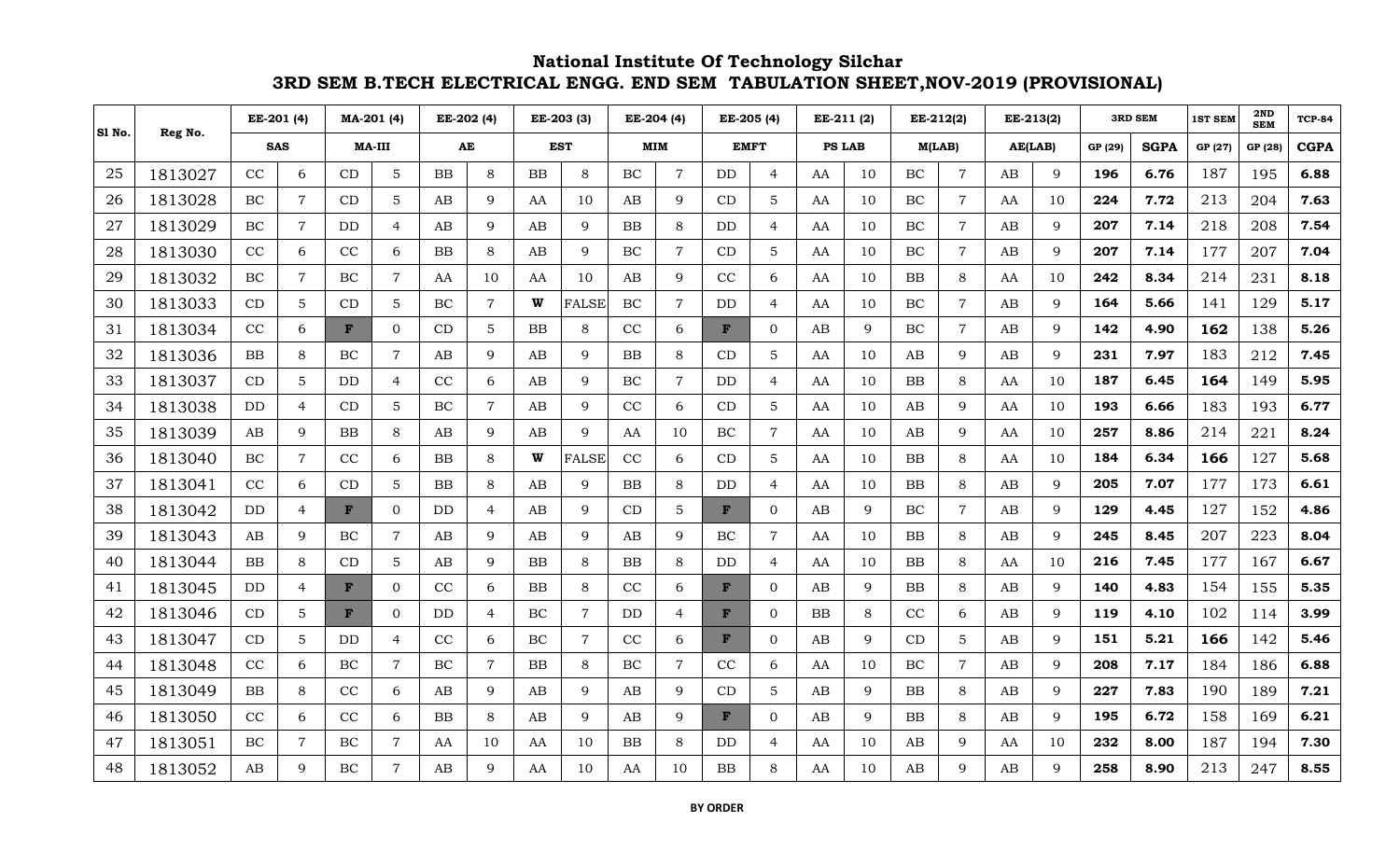|        |         |            | EE-201 (4)     |               | MA-201 (4)     |             | EE-202 (4)     |            | EE-203 (3)     |           | EE-204 (4)     |             | EE-205 (4)     |    | EE-211 (2)    |           | EE-212(2)      |         | EE-213(2)    |         | <b>3RD SEM</b> | <b>1ST SEM</b> | 2ND<br><b>SEM</b> | <b>TCP-84</b> |
|--------|---------|------------|----------------|---------------|----------------|-------------|----------------|------------|----------------|-----------|----------------|-------------|----------------|----|---------------|-----------|----------------|---------|--------------|---------|----------------|----------------|-------------------|---------------|
| S1 No. | Reg No. |            | <b>SAS</b>     | <b>MA-III</b> |                | AE          |                | <b>EST</b> |                |           | <b>MIM</b>     |             | <b>EMFT</b>    |    | <b>PS LAB</b> |           | M(LAB)         | AE(LAB) |              | GP (29) |                | GP (27)        | GP (28)           | <b>CGPA</b>   |
| 49     | 1813053 | AB         | 9              | CC            | 6              | AA          | 10             | AA         | 10             | AB        | 9              | CC          | 6              | AA | 10            | AA        | 10             | AA      | 10           | 250     | 8.62           | 199            | 220               | 7.96          |
| 50     | 1813054 | BC         | 7              | CC            | 6              | CC          | 6              | BB         | 8              | BB        | 8              | F           | $\Omega$       | AA | 10            | BB        | 8              | AA      | 10           | 188     | 6.48           | 175            | 172               | 6.37          |
| 51     | 1813055 | DD         | $\overline{4}$ | DD            | $\overline{4}$ | CD          | 5              | BB         | 8              | BC        | $\overline{7}$ | F           | $\overline{0}$ | AB | 9             | BB        | $\,8\,$        | AB      | 9            | 156     | 5.38           | 180            | 121               | 5.44          |
| 52     | 1813056 | CC         | 6              | BC            | $\overline{7}$ | $_{\rm BB}$ | 8              | BC         | $\overline{7}$ | BB        | 8              | DD          | 4              | AB | 9             | BC        | $\overline{7}$ | AB      | 9            | 203     | 7.00           | 166            | 170               | 6.42          |
| 53     | 1813057 | <b>DD</b>  | $\overline{4}$ | F             | $\overline{0}$ | F           | $\overline{0}$ | CC         | 6              | DD        | $\overline{4}$ | $\mathbf F$ | $\overline{0}$ | AA | 10            | AB        | 9              | AB      | 9            | 106     | 3.66           | 108            | 87                | 3.58          |
| 54     | 1813058 | CC         | 6              | CD            | 5              | CC          | 6              | BB         | 8              | CC        | 6              | F           | $\overline{0}$ | AA | 10            | BB        | 8              | AB      | 9            | 170     | 5.86           | 148            | 140               | 5.45          |
| 55     | 1813059 | CC         | 6              | F             | $\Omega$       | W           | <b>FALSE</b>   | <b>BB</b>  | 8              | CD        | 5              | $\mathbf F$ | $\Omega$       | AB | $\mathbf Q$   | BC        | $\overline{7}$ | AB      | 9            | 118     | 4.07           | 159            | 159               | 5.19          |
| 56     | 1813060 | CC         | 6              | CD            | $\mathbf 5$    | CC          | 6              | CC         | 6              | BC        | $\overline{7}$ | DD.         | $\overline{4}$ | AB | $\mathbf Q$   | <b>BB</b> | 8              | AB      | 9            | 182     | 6.28           | 160            | 140               | 5.74          |
| 57     | 1813061 | AB         | 9              | BC            | $\overline{7}$ | AA          | 10             | AB         | $\mathbf{Q}$   | AB        | 9              | CC          | 6              | AA | 10            | AA        | 10             | AA      | 10           | 251     | 8.66           | 179            | 208               | 7.60          |
| 58     | 1813062 | ${\bf BB}$ | $\,8\,$        | BC            | $\overline{7}$ | AB          | 9              | BB         | 8              | BB        | 8              | CD          | $\overline{5}$ | AA | 10            | BB        | 8              | AB      | 9            | 226     | 7.79           | 191            | 194               | 7.27          |
| 59     | 1813063 | BB         | 8              | BC            | $\overline{7}$ | AB          | 9              | AB         | $\mathbf{Q}$   | AA        | 10             | CC          | 6              | AA | 10            | AB        | 9              | AA      | 10           | 245     | 8.45           | 205            | 197               | 7.70          |
| 60     | 1813066 | AB         | 9              | CC            | 6              | <b>BB</b>   | 8              | AB         | 9              | <b>BB</b> | 8              | CC          | 6              | AA | 10            | AA        | 10             | AB      | 9            | 233     | 8.03           | 208            | 191               | 7.52          |
| 61     | 1813067 | <b>BC</b>  | 7              | CD            | 5              | <b>BB</b>   | 8              | BB         | 8              | CC        | 6              | DD          | $\overline{4}$ | AA | 10            | $\rm BB$  | 8              | AB      | 9            | 198     | 6.83           | 167            | 165               | 6.31          |
| 62     | 1813068 |            | <b>FALSE</b>   |               | <b>FALSE</b>   | $\rm BC$    | $\overline{7}$ | AB         | $\mathbf{Q}$   |           | <b>FALSE</b>   |             | <b>FALSE</b>   |    | <b>FALSE</b>  |           | <b>FALSE</b>   |         | <b>FALSE</b> | 55      | 7.86           | 207            | 190               | 7.29          |
| 63     | 1813069 | AA         | 10             | BC            | $\overline{7}$ | <b>BB</b>   | 8              | AB         | 9              | AB        | 9              | CC          | 6              | AA | 10            | <b>BB</b> | 8              | AB      | 9            | 241     | 8.31           | 215            | 205               | 7.87          |
| 64     | 1813070 | BB         | 8              | BC            | $\overline{7}$ | <b>BB</b>   | 8              | BB         | 8              | BB        | 8              | DD          | $\overline{4}$ | AA | 10            | AA        | 10             | AB      | 9            | 222     | 7.66           | 189            | 190               | 7.15          |
| 65     | 1813071 | AB         | $\mathbf Q$    | <b>BB</b>     | 8              | <b>BB</b>   | 8              | BB         | 8              | AB        | 9              | CD          | $5\phantom{.}$ | AA | 10            | AA        | 10             | AB      | 9            | 238     | 8.21           | 176            | 205               | 7.37          |
| 66     | 1813072 | CC         | 6              | CC            | 6              | BC          | $\overline{7}$ | AB         | 9              | BB        | 8              | DD          | $\overline{4}$ | AA | 10            | AA        | 10             | AB      | 9            | 209     | 7.21           | 189            | 196               | 7.07          |
| 67     | 1813073 | BB         | 8              | CC            | 6              | <b>BB</b>   | 8              | AA         | 10             | AB        | 9              | <b>BB</b>   | 8              | AB | 9             | AB        | 9              | AA      | 10           | 242     | 8.34           | 187            | 195               | 7.43          |
| 68     | 1813074 | BC.        | $\overline{7}$ | BC            | $\overline{7}$ | BB          | 8              | AB         | $\mathbf{Q}$   | <b>BB</b> | 8              | CD          | 5              | AB | $\mathbf Q$   | BB        | 8              | AB      | 9            | 219     | 7.55           | 206            | 211               | 7.57          |
| 69     | 1813075 | DD         | $\overline{4}$ | W             | <b>FALSE</b>   | <b>DD</b>   | $\overline{4}$ | CD         | 5              | CD        | 5              | F           | 0              | BB | 8             | BB        | 8              | AB      | 9            | 117     | 4.03           | 142            | 150               | 4.87          |
| 70     | 1813076 | AA         | 10             | <b>BB</b>     | 8              | AA          | 10             | AA         | 10             | AA        | 10             | AB          | 9              | AA | 10            | AB        | 9              | AA      | 10           | 276     | 9.52           | 228            | 219               | 8.61          |
| 71     | 1813078 | $\rm BC$   | 7              | <b>BB</b>     | 8              | $\rm BC$    | $\overline{7}$ | AB         | 9              | BC        | $\overline{7}$ | CD          | 5              | AA | 10            | BB        | 8              | AB      | 9            | 217     | 7.48           | 207            | 214               | 7.60          |
| 72     | 1813079 | ${\bf BB}$ | 8              | BC            | $\overline{7}$ | BB          | 8              | AB         | $\mathbf{Q}$   | AB        | $\mathbf Q$    | $\rm BC$    | 7              | AA | 10            | AB        | $\mathbf Q$    | AB      | $\mathbf Q$  | 239     | 8.24           | 206            | 207               | 7.76          |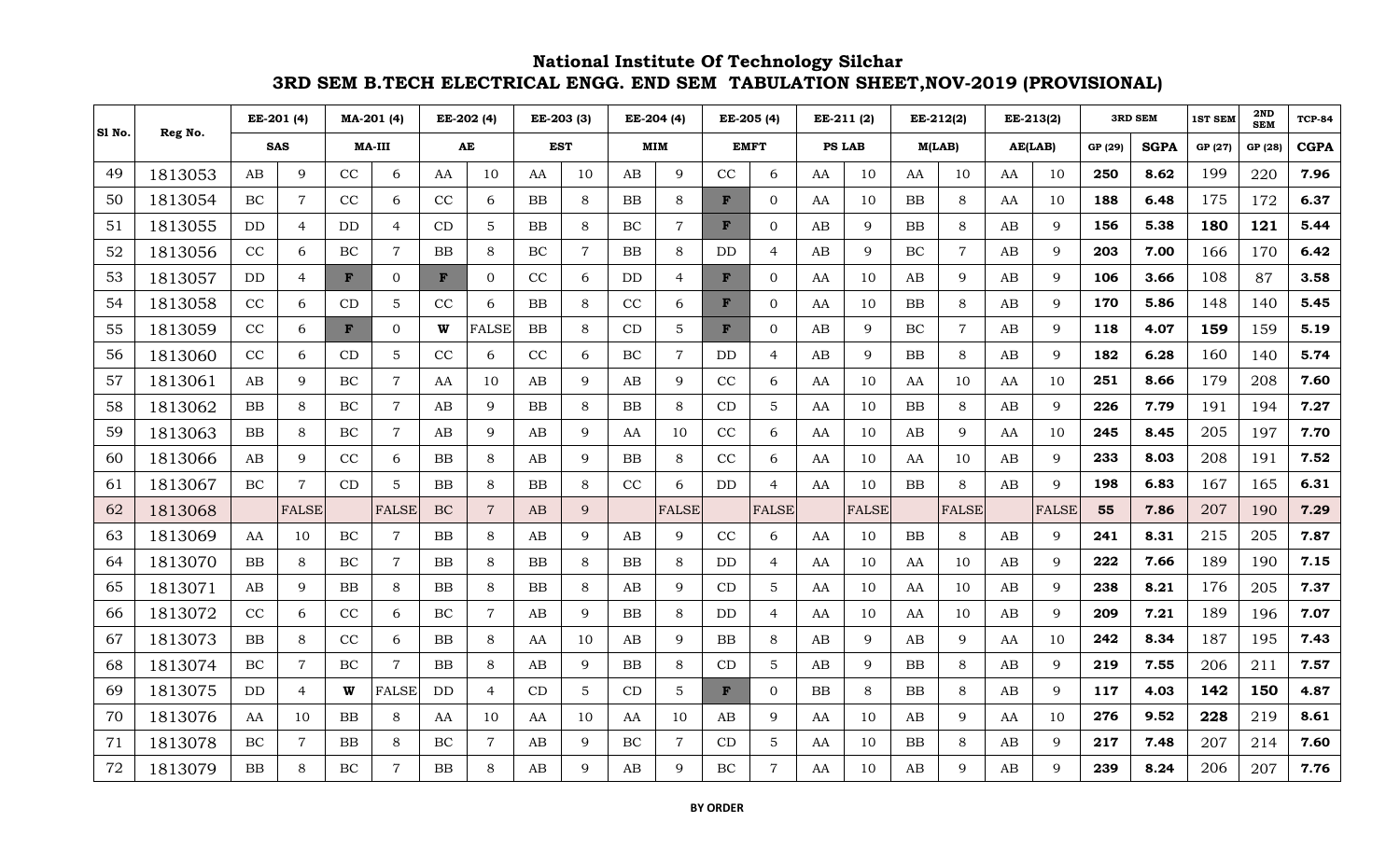| S1 No. | Reg No. |           | EE-201 (4)     |           | MA-201 (4)     |           | EE-202 (4)     |             | EE-203 (3)     |           | EE-204 (4)     |              | EE-205 (4)     | EE-211 (2)    |                | EE-212(2) |                | EE-213(2) |             |         | <b>3RD SEM</b> | <b>1ST SEM</b> | 2ND<br><b>SEM</b> | <b>TCP-84</b> |
|--------|---------|-----------|----------------|-----------|----------------|-----------|----------------|-------------|----------------|-----------|----------------|--------------|----------------|---------------|----------------|-----------|----------------|-----------|-------------|---------|----------------|----------------|-------------------|---------------|
|        |         |           | <b>SAS</b>     |           | <b>MA-III</b>  |           | AE             |             | <b>EST</b>     |           | <b>MIM</b>     |              | EMFT           | <b>PS LAB</b> |                | M(LAB)    |                |           | AE(LAB)     | GP (29) | <b>SGPA</b>    | GP (27)        | GP (28)           | <b>CGPA</b>   |
| 73     | 1813080 | <b>BB</b> | 8              | $\rm BC$  | $\overline{7}$ | <b>BB</b> | 8              | BB          | 8              | BC        | $\overline{7}$ | CC           | 6              | AA            | 10             | AB        | 9              | AA        | 10          | 226     | 7.79           | 197            | 183               | 7.21          |
| 74     | 1813081 | CD        | 5              | W         | <b>FALSE</b>   | DD        | $\overline{4}$ | <b>BB</b>   | 8              | CC        | 6              | F            | $\overline{0}$ | <b>BB</b>     | 8              | <b>BB</b> | 8              | AB        | 9           | 134     | 4.62           | 172            | 164               | 5.60          |
| 75     | 1813082 | BB        | 8              | <b>BB</b> | 8              | AB        | 9              | <b>BB</b>   | 8              | <b>BB</b> | 8              | BC           | $\overline{7}$ | AB            | 9              | <b>BB</b> | 8              | AB        | $\mathbf Q$ | 236     | 8.14           | 187            | 177               | 7.14          |
| 76     | 1813083 | CC        | 6              | CC        | 6              | AB        | 9              | BB          | 8              | BC        | $\overline{7}$ | DD           | $\overline{4}$ | AA            | 10             | BB        | 8              | AB        | 9           | 206     | 7.10           | 198            | 202               | 7.21          |
| 77     | 1813084 | BC        | $\overline{7}$ | BC        | $\overline{7}$ | <b>BB</b> | 8              | AB          | $\mathbf{Q}$   | BC        | $\overline{7}$ | CD           | $5\phantom{.}$ | <b>BB</b>     | 8              | <b>BB</b> | 8              | AA        | 10          | 215     | 7.41           | 173            | 178               | 6.74          |
| 78     | 1813086 | $\rm BC$  | $\overline{7}$ | CC        | 6              | AA        | 10             | AB          | $\mathbf{Q}$   | BB        | 8              | CD           | $5\phantom{.}$ | AB            | 9              | BB        | 8              | AB        | 9           | 223     | 7.69           | 170            | 200               | 7.06          |
| 79     | 1813087 | AB        | 9              | BC        | $\overline{7}$ | AB        | 9              | $\rm BC$    | $\overline{7}$ | AB        | 9              | $\rm BC$     | $\overline{7}$ | AA            | 10             | AB        | 9              | AB        | $\mathbf Q$ | 241     | 8.31           | 170            | 184               | 7.08          |
| 80     | 1813088 | <b>DD</b> | $\overline{4}$ | DD        | $\overline{4}$ | CC        | 6              | BB          | 8              | CC        | 6              | DD.          | $\overline{4}$ | BC            | $\overline{7}$ | <b>BB</b> | 8              | AB        | 9           | 168     | 5.79           | 166            | 157               | 5.85          |
| 81     | 1813089 | BB        | 8              | $\rm CC$  | 6              | BB        | 8              | AB          | 9              | BC        | $\overline{7}$ | CC           | 6              | AA            | 10             | BB        | $8\,$          | AA        | 10          | 223     | 7.69           | 176            | 198               | 7.11          |
| 82     | 1813090 | CD        | 5              | CC        | 6              | CC        | 6              | $\rm BC$    | $\overline{7}$ | CC        | 6              | DD           | $\overline{4}$ | AA            | 10             | BB        | 8              | AB        | 9           | 183     | 6.31           | 188            | 162               | 6.35          |
| 83     | 1813091 | CC        | 6              | F         | $\Omega$       | DD        | $\overline{4}$ | BC          | $\overline{7}$ | DD        | 4              | F            | $\Omega$       | BB            | 8              | <b>BB</b> | 8              | AB        | 9           | 127     | 4.38           | 152            | 149               | 5.10          |
| 84     | 1813092 | CC        | 6              | BC        | $\overline{7}$ | AB        | 9              | AB          | 9              | AB        | 9              | BC           | $\overline{7}$ | AA            | 10             | <b>BB</b> | 8              | AA        | 10          | 235     | 8.10           | 168            | 199               | 7.17          |
| 85     | 1813094 | CC        | 6              | W         | <b>FALSE</b>   | CC        | 6              | BB          | 8              | CD        | 5              | DD           | $\overline{4}$ | AB            | 9              | BC        | $\overline{7}$ | AB        | $\mathbf Q$ | 158     | 5.45           | 183            | 147               | 5.81          |
| 86     | 1813095 | BC        | $\overline{7}$ | CC        | 6              | <b>BB</b> | 8              | $_{\rm BB}$ | 8              | <b>BB</b> | 8              | CC           | 6              | AA            | 10             | <b>BB</b> | 8              | AA        | 10          | 220     | 7.59           | 185            | 187               | 7.05          |
| 87     | 1813096 | CC        | 6              | BC        | $\overline{7}$ | <b>BB</b> | 8              | BB          | 8              | AB        | 9              | $\rm BC$     | $\overline{7}$ | AA            | 10             | AB        | 9              | AA        | 10          | 230     | 7.93           | 180            | 207               | 7.35          |
| 88     | 1813097 | BC        | $\overline{7}$ | CD        | 5              | BB        | 8              | CD          | 5              | BC        | $\overline{7}$ | DD           | $\overline{4}$ | BB            | 8              | AB        | 9              | AA        | 10          | 193     | 6.66           | 165            | 161               | 6.18          |
| 89     | 1813098 | <b>BB</b> | 8              | <b>BB</b> | 8              | BC        | $\overline{7}$ | <b>BB</b>   | 8              | BC        | $\overline{7}$ | $\mathbf{F}$ | $\overline{0}$ | AB            | 9              | <b>BB</b> | 8              | AA        | 10          | 198     | 6.83           | 183            | 177               | 6.64          |
| 90     | 1813099 | BC        | $\overline{7}$ | BB        | 8              | AB        | 9              | AB          | 9              | <b>BB</b> | 8              | BC           | $\overline{7}$ | AA            | 10             | <b>BB</b> | 8              | AB        | 9           | 237     | 8.17           | 182            | 193               | 7.29          |
| 91     | 1813100 | <b>BB</b> | 8              | <b>BB</b> | 8              | BB        | 8              | BB          | 8              | BC        | $\overline{7}$ | CD           | 5              | AB            | 9              | BB        | 8              | AB        | 9           | 220     | 7.59           | 156            | 167               | 6.46          |
| 92     | 1813101 | $\rm BB$  | 8              | CD        | 5              | BB        | 8              | <b>BC</b>   | $\overline{7}$ | CD        | $\sqrt{5}$     | DD           | $\overline{4}$ | AB            | 9              | $\rm BC$  | $\overline{7}$ | AA        | 10          | 193     | 6.66           | 150            | 171               | 6.12          |
| 93     | 1813102 | CC        | 6              | CC        | 6              | <b>BB</b> | 8              | <b>BB</b>   | 8              | CC        | 6              | CD           | 5              | AA            | 10             | <b>BB</b> | 8              | AB        | 9           | 202     | 6.97           | 156            | 148               | 6.02          |
| 94     | 1813103 | CD        | $\mathbf 5$    | F         | $\Omega$       | CD        | 5              | CC          | 6              | CD        | 5              | F            | $\Omega$       | BB            | 8              | $\rm BC$  | $\overline{7}$ | AB        | 9           | 126     | 4.34           | 125            | 111               | 4.31          |
| 95     | 1813104 | CC        | 6              | CD        | 5              | BC        | $\overline{7}$ | BB          | 8              | BC        | $\overline{7}$ | $\mathbf{F}$ | $\overline{0}$ | AB            | 9              | $\rm BC$  | $\overline{7}$ | AB        | 9           | 174     | 6.00           | 210            | 175               | 6.65          |
| 96     | 1813106 | CC        | 6              | W         | <b>FALSE</b>   | BC        | $\overline{7}$ | W           | <b>FALSE</b>   | BC        | 7              | $\mathbf F$  | $\Omega$       | AB            | 9              | BC        | $\overline{7}$ | AB        | 9           | 130     | 4.48           | 162            | 97                | 4.63          |